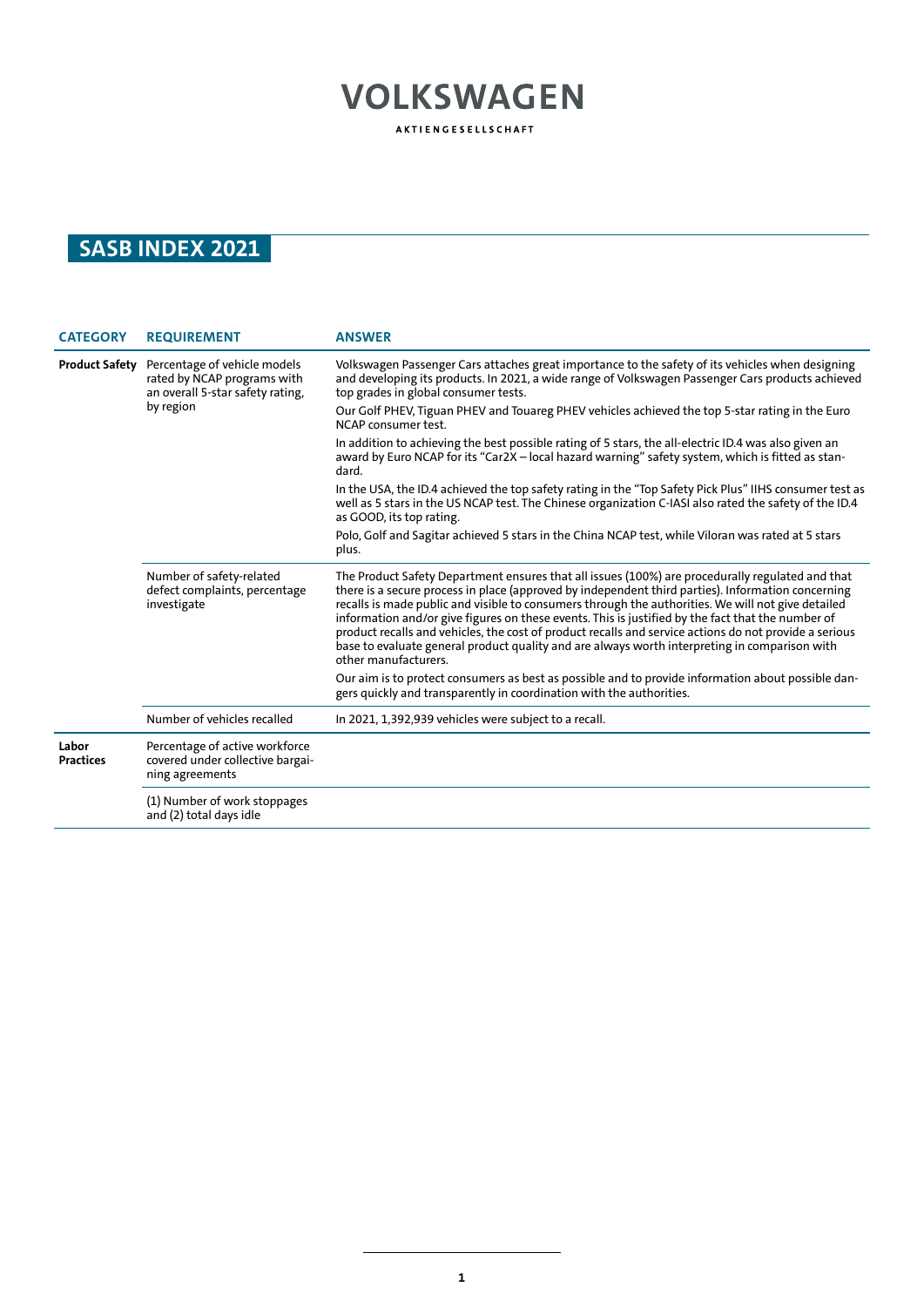| <b>CATEGORY</b>                                        | <b>REQUIREMENT</b>                                                                                             | <b>ANSWER</b>                                                                                                                                                                                                                                                                                                                                                                                                                                                                                                                                                                                                                                                                                                                                                                                                                                                                                                                                                                                                 |                                                   |                     |                      |
|--------------------------------------------------------|----------------------------------------------------------------------------------------------------------------|---------------------------------------------------------------------------------------------------------------------------------------------------------------------------------------------------------------------------------------------------------------------------------------------------------------------------------------------------------------------------------------------------------------------------------------------------------------------------------------------------------------------------------------------------------------------------------------------------------------------------------------------------------------------------------------------------------------------------------------------------------------------------------------------------------------------------------------------------------------------------------------------------------------------------------------------------------------------------------------------------------------|---------------------------------------------------|---------------------|----------------------|
| <b>Fuel Economy</b><br>& Use-phase<br><b>Emissions</b> | Sales-weighted average passenger<br>fleet fuel economy, by region                                              | The Volkswagen Group's new passenger car fleet (excluding Lamborghini and Bentley) in the EU<br>(EU27+2) emitted an average of 119 g CO <sub>2</sub> / km (WLTP) in the reporting period in accordance with<br>statutory measurement bases, compared with a statutory target of 121 g $CO2$ /km (WLTP). Owing to<br>the semiconductor shortage and contrary to original planning, it was only just possible to achieve<br>the target despite improvements, compared with 2020.<br>The Volkswagen Group's new light commercial vehicles fleet in the EU emitted an average of<br>202 g CO <sub>2</sub> / km (WLTP) in the 2021 reporting period in accordance with statutory measurement<br>bases, compared with a statutory target of 198 g CO <sub>2</sub> /km (WLTP)1. Owing to the semiconductor<br>shortage and contrary to original planning, it was not entirely possible to achieve the target. The<br>target for the CO <sub>2</sub> pool established together with other manufacturers was achieved. |                                                   |                     |                      |
|                                                        |                                                                                                                |                                                                                                                                                                                                                                                                                                                                                                                                                                                                                                                                                                                                                                                                                                                                                                                                                                                                                                                                                                                                               |                                                   |                     |                      |
|                                                        |                                                                                                                | In the USA, the GHG $CO2$ forecast value for the passenger car and light commercial vehicle fleets<br>in model year 2021 was an average of 147 g CO <sub>2</sub> /km (model year 2020: 151 g CO <sub>2</sub> /km), compared<br>to a statutory target of 142 g CO <sub>2</sub> /km (model year 2020: 139 g CO <sub>2</sub> /km). By applying the statutory<br>flexibility in GHG and CAFE as well as externally acquired credits, the Volkswagen Group was able to<br>comply with the applicable requirements $-$ subject to confirmation by the authorities $-$ for model<br>year 2021.                                                                                                                                                                                                                                                                                                                                                                                                                       |                                                   |                     |                      |
|                                                        | Number of (1) zero emission<br>vehicles (ZEV), (2) hybrid vehicles,<br>and (3) plug-in hybrid vehicles<br>sold | Alternative drive technologies in the Group                                                                                                                                                                                                                                                                                                                                                                                                                                                                                                                                                                                                                                                                                                                                                                                                                                                                                                                                                                   |                                                   |                     |                      |
|                                                        |                                                                                                                |                                                                                                                                                                                                                                                                                                                                                                                                                                                                                                                                                                                                                                                                                                                                                                                                                                                                                                                                                                                                               |                                                   | 2021                | 2020                 |
|                                                        |                                                                                                                | Worldwide<br>Volkswagen Group production: Volkswagen Passenger Cars, Audi,<br>SKODA, SEAT, Volkswagen light commercial vehicles                                                                                                                                                                                                                                                                                                                                                                                                                                                                                                                                                                                                                                                                                                                                                                                                                                                                               |                                                   |                     |                      |
|                                                        |                                                                                                                | Gas drives<br>(natural gas and LPG)                                                                                                                                                                                                                                                                                                                                                                                                                                                                                                                                                                                                                                                                                                                                                                                                                                                                                                                                                                           | Number of vehicles produced/<br>percentage change | 35,192/<br>$-24.0$  | 46,326/<br>$-61.0$   |
|                                                        |                                                                                                                | Hybrid drives                                                                                                                                                                                                                                                                                                                                                                                                                                                                                                                                                                                                                                                                                                                                                                                                                                                                                                                                                                                                 | Number of vehicles produced/<br>percentage change | 239,998/<br>$+18.9$ | 201,852/<br>$+265.2$ |
|                                                        |                                                                                                                | All-electric drives                                                                                                                                                                                                                                                                                                                                                                                                                                                                                                                                                                                                                                                                                                                                                                                                                                                                                                                                                                                           | Number of vehicles produced/<br>percentage change | 427,946/<br>+112.2  | 201,675/<br>+82.1    |
|                                                        |                                                                                                                | Alternative drives (total)                                                                                                                                                                                                                                                                                                                                                                                                                                                                                                                                                                                                                                                                                                                                                                                                                                                                                                                                                                                    | Number of vehicles produced/<br>percentage change | 703,136/<br>$+56.3$ | 449,853/<br>$+57.7$  |
| <b>Fuel Economy</b><br>& Use-phase<br><b>Emissions</b> | Number of (1) zero emission<br>vehicles (ZEV), (2) hybrid vehicles,<br>and (3) plug-in hybrid vehicles<br>sold | Europe<br>EU27, United Kingdom, Norway and Iceland                                                                                                                                                                                                                                                                                                                                                                                                                                                                                                                                                                                                                                                                                                                                                                                                                                                                                                                                                            |                                                   |                     |                      |
|                                                        |                                                                                                                | Gas drives<br>(natural gas and LPG)                                                                                                                                                                                                                                                                                                                                                                                                                                                                                                                                                                                                                                                                                                                                                                                                                                                                                                                                                                           | Number of vehicles produced/<br>percentage change | 34,917/<br>$-23.6$  | 45,700/<br>$-42.4$   |
|                                                        |                                                                                                                | Hybrid drives                                                                                                                                                                                                                                                                                                                                                                                                                                                                                                                                                                                                                                                                                                                                                                                                                                                                                                                                                                                                 | Number of vehicles produced/<br>percentage change | 198,550/<br>+46.7   | 135,367/<br>383.7    |
|                                                        |                                                                                                                | All-electric drives                                                                                                                                                                                                                                                                                                                                                                                                                                                                                                                                                                                                                                                                                                                                                                                                                                                                                                                                                                                           | Number of vehicles produced/<br>percentage change | 289,389/<br>$+65.0$ | 175,369/<br>$+165.9$ |
|                                                        |                                                                                                                | Alternative drives<br>(total)                                                                                                                                                                                                                                                                                                                                                                                                                                                                                                                                                                                                                                                                                                                                                                                                                                                                                                                                                                                 | Number of vehicles produced/<br>percentage change | 522,856/<br>$+46.7$ | 356,436/<br>$+105.7$ |
|                                                        | Discussion of strategy for ma-<br>naging fleet fuel economy and<br>emissions risks and opportunities           | The two levers with the greatest influence on greenhouse gas emissions across the entire life cycle<br>of Volkswagen products are the Group's electric offensive and the Renewable Energies strategy. This<br>strategy involves the integration of renewably generated electricity into the use phase of electric<br>vehicles and plug-in hybrid electric vehicles and globally switching plants' external power supply<br>to renewable energy. Around 90% of the decarbonization targeted by the Group can be realized<br>through electrification of the fleet and switching to green energy.                                                                                                                                                                                                                                                                                                                                                                                                                |                                                   |                     |                      |